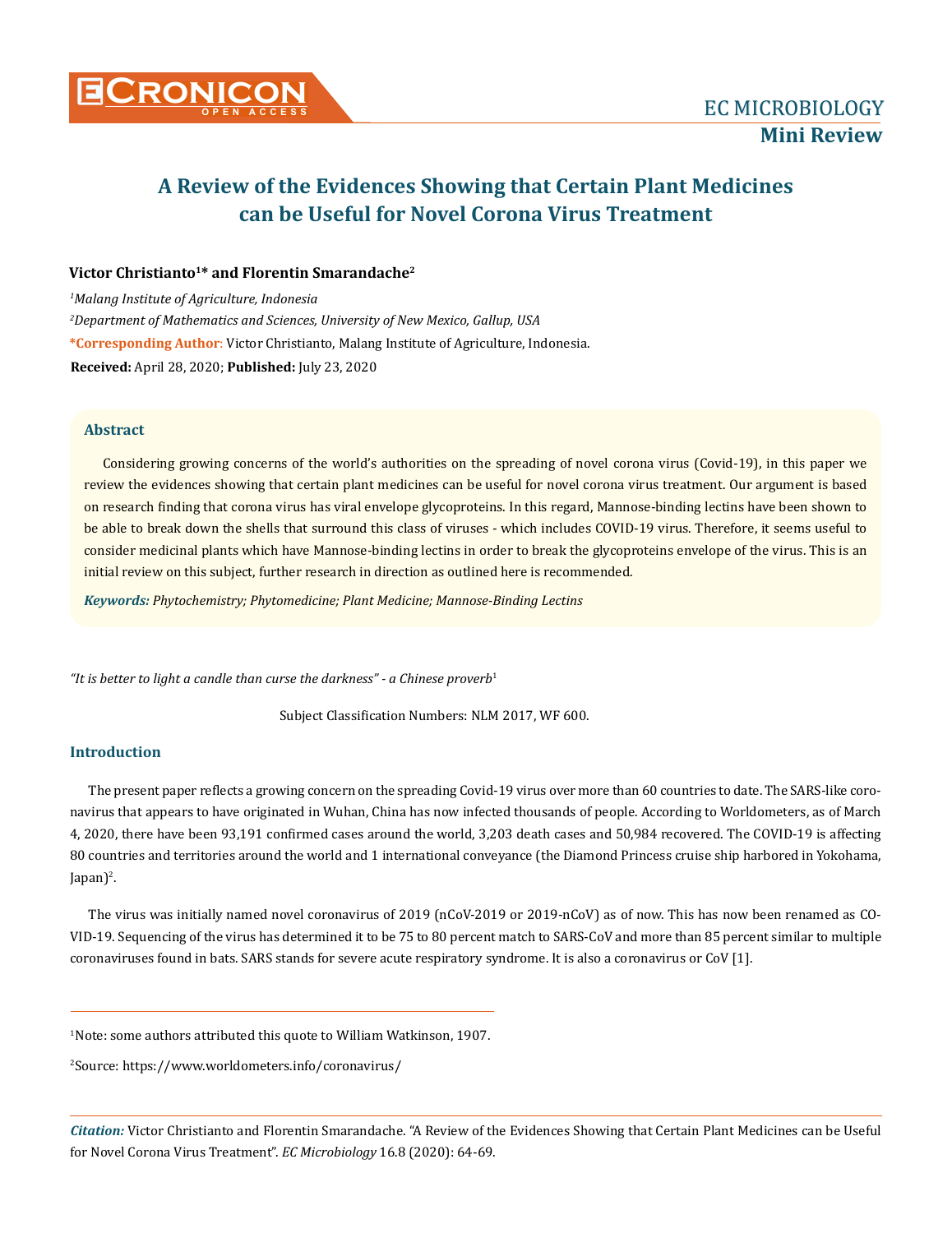Despite this gloomy picture, there is also news reporting that all corona patients in 3 countries, including Vietnam and Nepal have recovered<sup>3</sup>. Therefore, there is ground to be hopeful that cure does exist.

Research over the past two decades shows that certain herbal medicines can fight the new Wuhan coronavirus contagion. Therefore, in this short review, we discuss some of the evidences showing that certain plant medicines can fight similar viral infections such as SARS, MERS and Ebola and why this can also apply to the Wuhan coronavirus, in particular by virtue of Mannose binding lectins [1].

#### **A preliminary review of basics of respiratory medicine**

It has been commonly accepted that Covid-19 belongs to respiratory diseases related to viral pneumonia. Studies show that there are glycoprotein shells covering the corona viruses, which make it difficult to break the virus.

First of all, let us review some basic facts from textbooks of respiratory medicine:

- 1. Oxford Handbook of Respiratory Medicine wrote regarding viral pneumonia, which can be rephrased as follows: "Viral URTIs are normal, yet commonly self-restricting, and are typically overseen in the network. Viral pneumonia is less normal yet is progressively genuine and typically requires hospitalization. Viral pneumonia in the immunocompetent is uncommon and regularly influences kids or the old; flu strains are the commonest cause in grown-ups. Studies recommend that infections are perceivable in 15 - 30% of patients hospitalized with pneumonia. Infections may cause genuine respiratory disease in the immunocompromised (especially patients with discouraged T-cell work, for example following organ transplantation). CMV is the commonest genuine viral pathogen that influences immunocompromised patients. Flu, parainfluenza, rSV, measles, and adenovirus may likewise cause pneumonia in the immunocompromised, despite the fact that analysis of these infections is troublesome and contamination is generally undetected" [9].
- 2. Shen Wei Lim in ERS Handbook of Respiratory Medicine wrote on influenza and pandemic which can rephrased as follows: "Flu is profoundly transmissible. Human-to human transmission happens through huge bead spread and direct contact with emissions (or fomites).… Treatment: There are two principle classes of medication that are dynamic against flu. The M2 particle channel inhibitors, amantadine and rimantadine, are viable against flu A. Be that as it may, their utilization is thwarted by the quick rise of protection from these medications together with a high rate of symptoms. Antibiotics are generally prompted for patients with flu related pneumonia or patients with serious flu disease who are at high danger of creating auxiliary bacterial contaminations. The utilization of corticosteroids in serious flu can't be routinely supported dependent on current information; observational accomplice contemplates led during the 2009 H1N1 pandemic have detailed blended outcomes including expanded mischief" [10].

Therefore, it seems we can conclude that even though there are recommendations for such a viral pneumonia, there is no clear suggestion yet of how the best treatment in a pandemic situation.

### **Literature Review and Discussions**

## **Review on glycoproteins envelope and mannose-binding lectins**

Studies show that there are glycoprotein shells covering the corona viruses, which make it difficult to break the virus.

3 Source: https://japantoday.com/category/world/all-16-of-vietnam%27s-coronavirus-sufferers-cured

*Citation:* Victor Christianto and Florentin Smarandache. "A Review of the Evidences Showing that Certain Plant Medicines can be Useful for Novel Corona Virus Treatment". *EC Microbiology* 16.8 (2020): 64-69.

65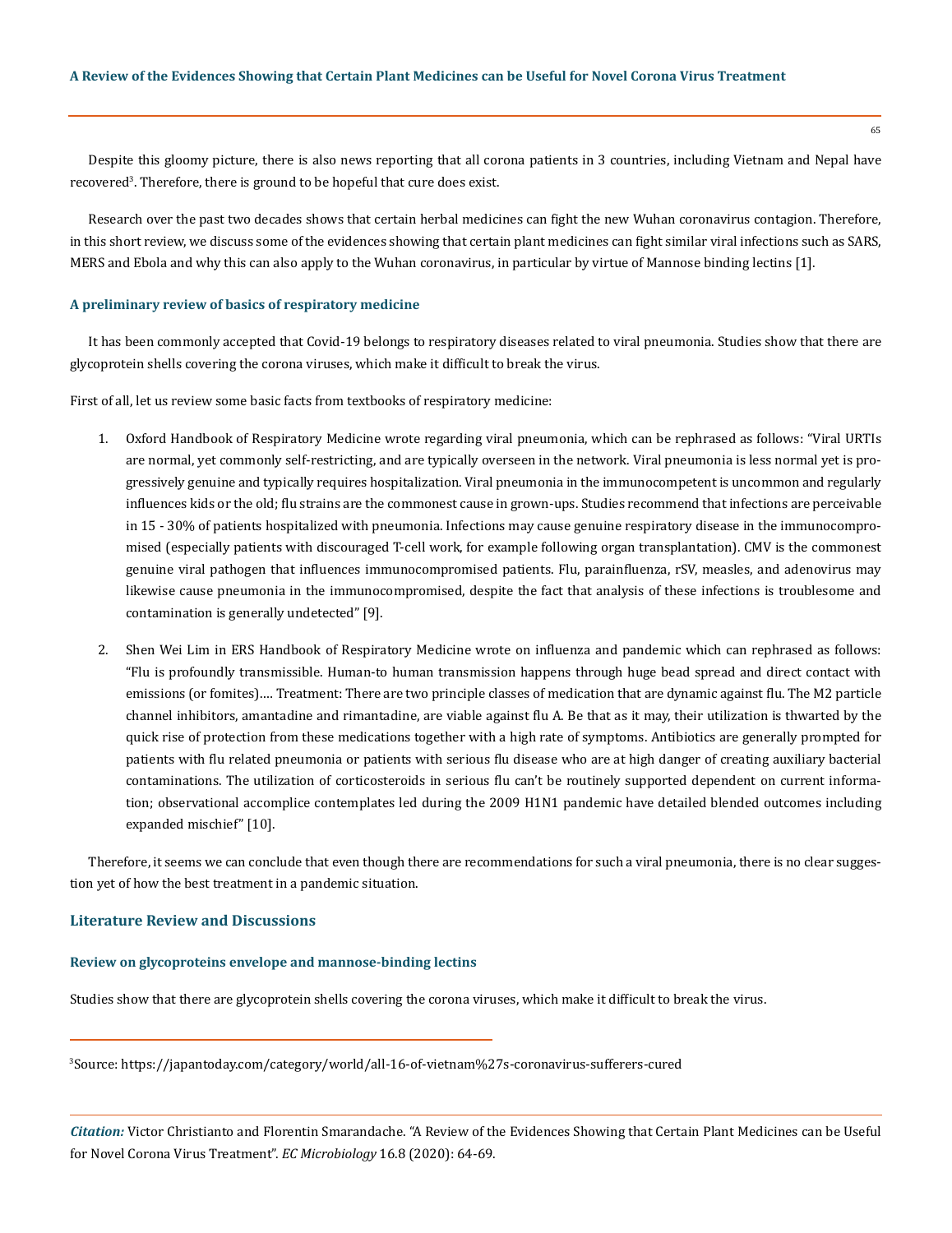Research tells us, which can be rephrased as follows: The viruses that infect human beings motive a massive global disease burden and produce immense challenge closer to healthcare system. Glycoproteins are one of the principal aspects of human pathogenic viruses. They have been tested to have vital role(s) in contamination and immunity. Concomitantly high titres of antibodies towards these antigenic viral glycoproteins have paved the way for development of novel diagnostics [3].

Stephen Harod Buhner in his book: Herbal Antivirals, argues that it is possible to find plants which can be used for treatment of viral respiratory infections. In page 36 in his book, he wrote, which can be paraphrased as follows: "Plants that decrease the other primary cytokines that the infection animates will likewise help diminish illness seriousness and forestall lung harm. I think the most significant are inhibitors of NF-κB (Chinese senega root, Chinese skullcap, ginger, houttuynia, kudzu, licorice, boneset, astragalus), IL-6 (kudzu, Chinese skullcap, isatis), IL-8 (cordyceps, isatis, Japanese knotweed), RANTES (licorice, isatis), MCP-1 (houttuynia), CXCL10 (boneset), CCL2 (boneset), the ERK pathway (kudzu, Chinese skullcap, cordyceps), the p38 pathway (Chinese skullcap, houttuynia, cordyceps) and the JNK pathway (Chinese skullcap, cordyceps etc)" [11].

Following Buhner's suggestion as mentioned above, in this paper we will also review a number of evidences showing that certain plant medicines can be useful for novel corona virus treatment. Our argument is based on research finding that corona virus has viral envelope glycoproteins. In this regard, Mannose-binding lectins have been shown to penetrate and break down the shells that surround this class of viruses - which includes COVID-19 virus. It is also known that MBL deficiency is responsible for weakened immune system, which may affect pneumonia etc [2].

As Mbae., *et al.* wrote, which can be paraphrased as follows: "Restorative plants have various helpful low sub-atomic weight phytochemicals and macromolecules, for example, polysaccharides and proteins. Lectins are glycan restricting proteins pervasive in the cell and the extracellular surface of every living creature. Plant parts contain lectins with assorted glycan restricting specificities" [16].

Studies have discovered that these Mannose-binding lectins spoil down the glycoprotein shells of the viruses noted above, inclusive of Ebola and SARS. A quantity of animal checks and human telephone laboratory exams have shown that these mannose-binding lectins are successful in halting replication of the virus [1].

Therefore, it seems worthy to consider medicinal plants which have Mannose-binding lectins, in order to break the glycoproteins envelope of the corona virus.

## **A short review of possible treatment of corona virus by three medicinal plants**

#### **Griffithsin red algae**

According to Case Adams: Red algae Griffithsin has also verified to be antiviral towards HIV-1 (human immunodeficiency virus), HSV-2 (Herpes simplex virus), HCV (Hepatitis C) and the Ebola virus. What do these viruses have in common? Along with COVID-19, they all have glycoprotein shells around them [1].

Another mannose-binding lectin found to be antiviral against these viruses is the *Scytonema varium* red algae, also called Scytovirin. Another one was found in the *Nostoc ellipsosporum* algae species - called Cyanovirin-N [1].

Other than that, in 2019 France's Institut de Recherche et Développement has tested a number of different species and observed the *Ulva pertusa* algae species and *Oscillatoria agardhii* blue-green algae can be useful to halt the replication of these viruses [1].

*Citation:* Victor Christianto and Florentin Smarandache. "A Review of the Evidences Showing that Certain Plant Medicines can be Useful for Novel Corona Virus Treatment". *EC Microbiology* 16.8 (2020): 64-69.

66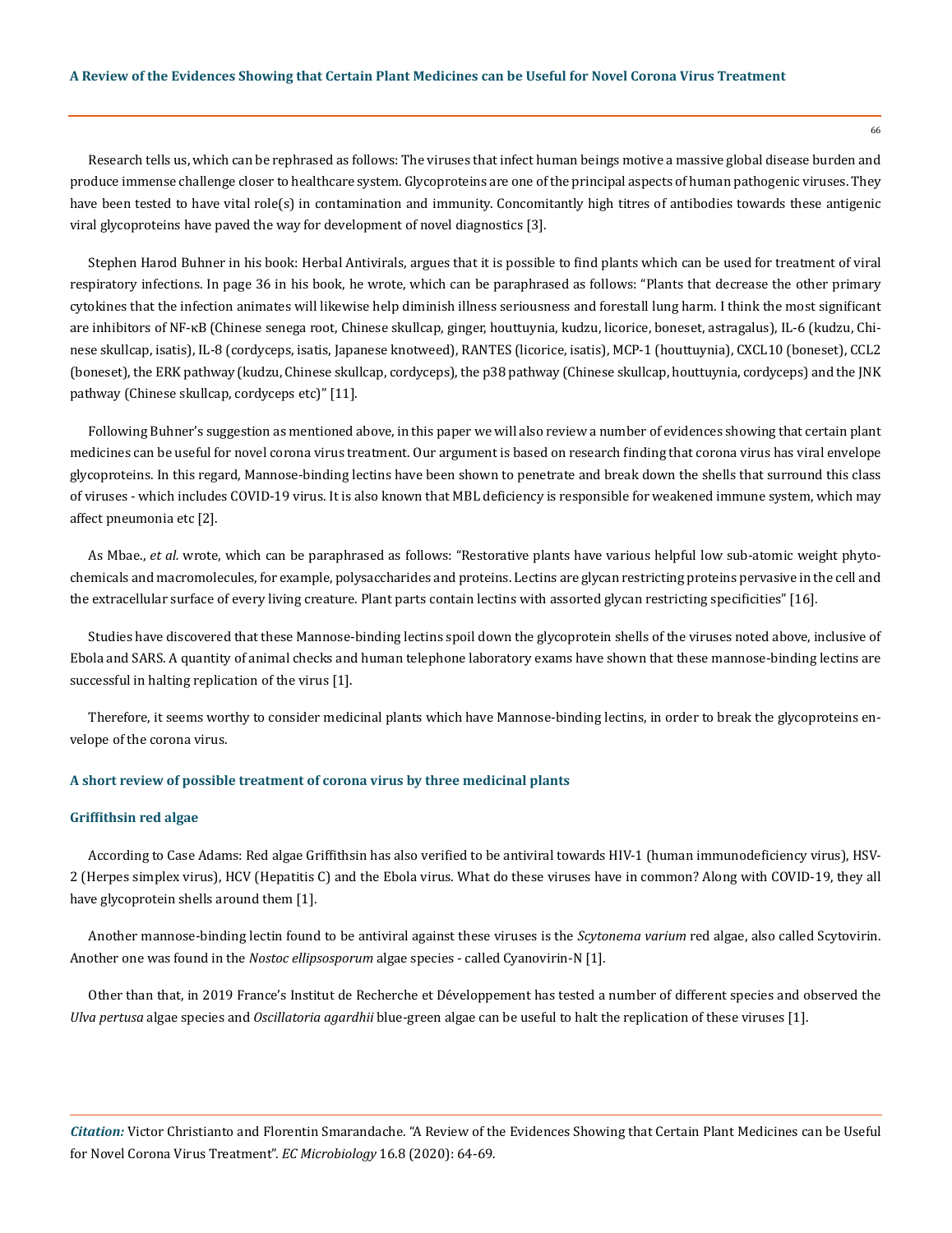#### **Health store availability**

Red algae is a supplement that can be purchased in fitness meals shops and online. Most of the commercial dietary supplements labeled pink algae make use of the Gigartina species of purple algae (such as *Gigartina skottsbergii*). This species has been tested towards HSV and HIV in laboratory testing, but not yet on CoVs to date [1].

#### **Licorice root**

Adams et al. have also published evidence that licorice root can fight SARS and MERS CoV infections. Studies have found that licorice root extracts were able to reduce SARS and MERS-CoV replication [1].

Besides, in a 2008 study the UK's Luton and Dunstable Hospital NHS Foundation Trust tested licorice root extracts towards a quantity of viruses, such as HIV and SARS. They found that the extract broke down the viral envelope and also boosted immune activity [1].

For mechanisms, researchers stated, which can be rephrased as follows: Mechanisms for antiviral endeavor of licorice root consist of reduced transport to the membrane and sialylation of hepatitis B virus surface antigen, discount of membrane fluidity leading to inhibition of fusion of the viral membrane of HIV 1 with the cell, induction of interferon gamma in T cells, inhibition of phosphorylating enzymes in vesicular stomatitis virus contamination and discount of viral latency [1].

#### **Curcuma and other plant lectins**

In this section, allow us to shortly mention *Curcuma zedoaria* rosc. A paper by R. Lobo et al. stated, which can be rephrased as follows: *Curcuma zedoaria* Rosc, additionally regarded as white turmeric, zedoaria or gajutsu, is a perennial rhizomatous herb that belongs to the Zingiberaceae family. The plant is indigenous to Bangladesh, Sri Lanka and India, and is additionally widely cultivated in China, Japan, Brazil, Nepal and Thailand. In India it is recognized by using its countless vernacular names, the most oftentimes used ones being Krachura (Sanskrit), Gandamatsi (Hindi) and Sutha (Bengali). It is used historically for the therapy of menstrual disorders, dyspepsia, vomiting and for cancer. Rural people use the rhizome for its rubefacient, carminative, expectorant, demulcent, diuretic and stimulant houses whilst the root is used in the remedy of flatulence, dyspepsia, cold, cough and fever [5].

Another study by Tipthara., *et al*. has an abstract which can be rephrased as follows: Mannose-binding lectin was once isolated from rhizomes of the medicinal plant *Curcuma zedoaria*. We used extraction with 20 mM phosphate buffer, ammonium sulfate precipitation, ion alternate chromatography on Q-Sepharose, gel filtration chromatography on Superdex 75 and reverse-phase HPLC. The purified lectin yielded a single band on SDS-PAGE that corresponded to a molecular mass of 13 kDa [4].

Therefore, the studies seem to suggest that medicinal plant *Curcuma zedoaria* rosc. may also be found useful for corona virus. Nonetheless, more research is recommended. See also related studies [6,7].

Beside *Curcuma zedoaria* rosc, a 2007 study from Belgium's University of Gent studied plant-derived mannose-binding lectins on SARS (severe acute respiratory syndrome) coronavirus and the feline infectious peritonitis virus (FIPV). The researchers studied known plant lectins from 33 different plants in the laboratory, using infected cells. The researchers wrote, which can be rephrased as follows: Of the 33 flora tested, 15 extracts inhibited the replication of both coronaviruses. Those antiviral lectins have been profitable in inhibiting the replication of the viruses [1].

The 15 coronavirus-inhibiting plants were: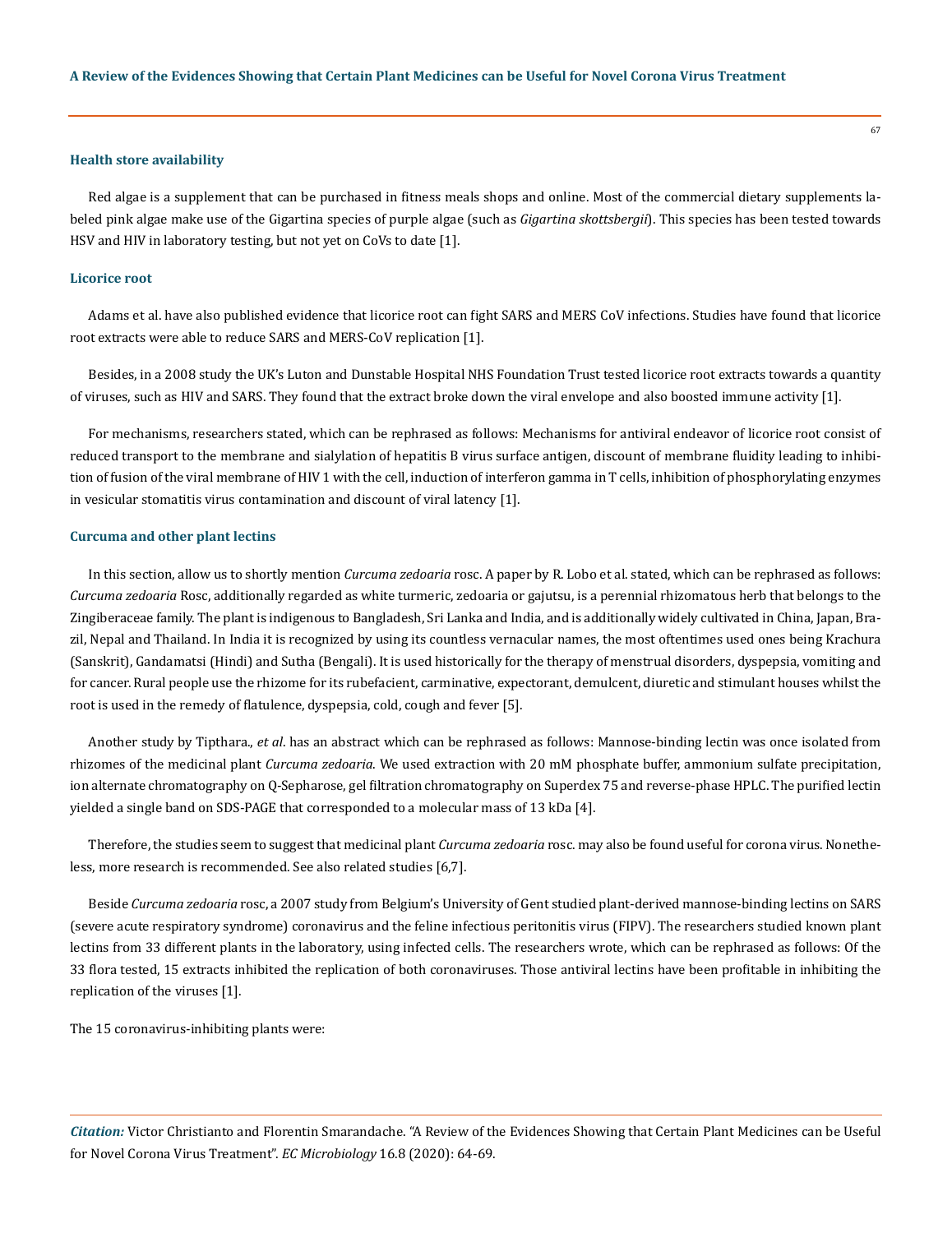- Amaryllis (*Hippeastrum* hybrid)
- Snowdrop (*Galanthus nivalis*)
- Daffodil (*Narcissus pseudonarcissus*)
- Red spider lily (*Lycoris radiate*)
- Leek (*Allium porrum*)
- Ramsons (*Allium ursinum*)
- Taro (*Colocasia esculenta*)
- Cymbidium orchid (*Cymbidium hybrid*)
- Twayblade (*Listera ovata*)
- Broad-leaved helleborine (*Epipactis helleborine*)
- Tulip (*Tulipa hybrid*)
- Black mulberry tree (*Morus nigra*)
- Stinging nettles (*Urtica dioica*)
- Tobacco plant (*Nicotiana tabacum*).

Last but not least, besides *Curcuma zedoaria* rosc, based on his preclinical study Prof. Chaerul Anwar Nidom from Indonesia stated that curcumin which is contained in various traditional herbs found in many places in Indonesia can also be helpful to protect human body against the cytokine storm which is triggered by corona virus [8].

For other references on Mannose binding lectins in certain plants, see for instance [14-17].

## **Concluding Remarks**

We have reviewed a possible mechanism to break the corona virus envelope with lectins. This is just an early schematic paper, it would need more study to establish which the suggested medicinal plants lectins are the most beneficial for corona virus treatment.

In the last section, we reviewed three medicinal plants which have mannose-binding lectins, and therefore they may be found useful for corona virus treatment. Those three plants are: griffithsin red algae, licorice root, and *Curcuma zedoaria* Rosc. Nonetheless, further investigation is recommended especially to find out the mechanism of the lectins to break down the virus envelope.

This paper is just an initial review on this subject, further research in this direction as outlined here is recommended.

We hope that this short review article can be found useful for policy makers of health in reducing the effect of Covid-19 in many countries.